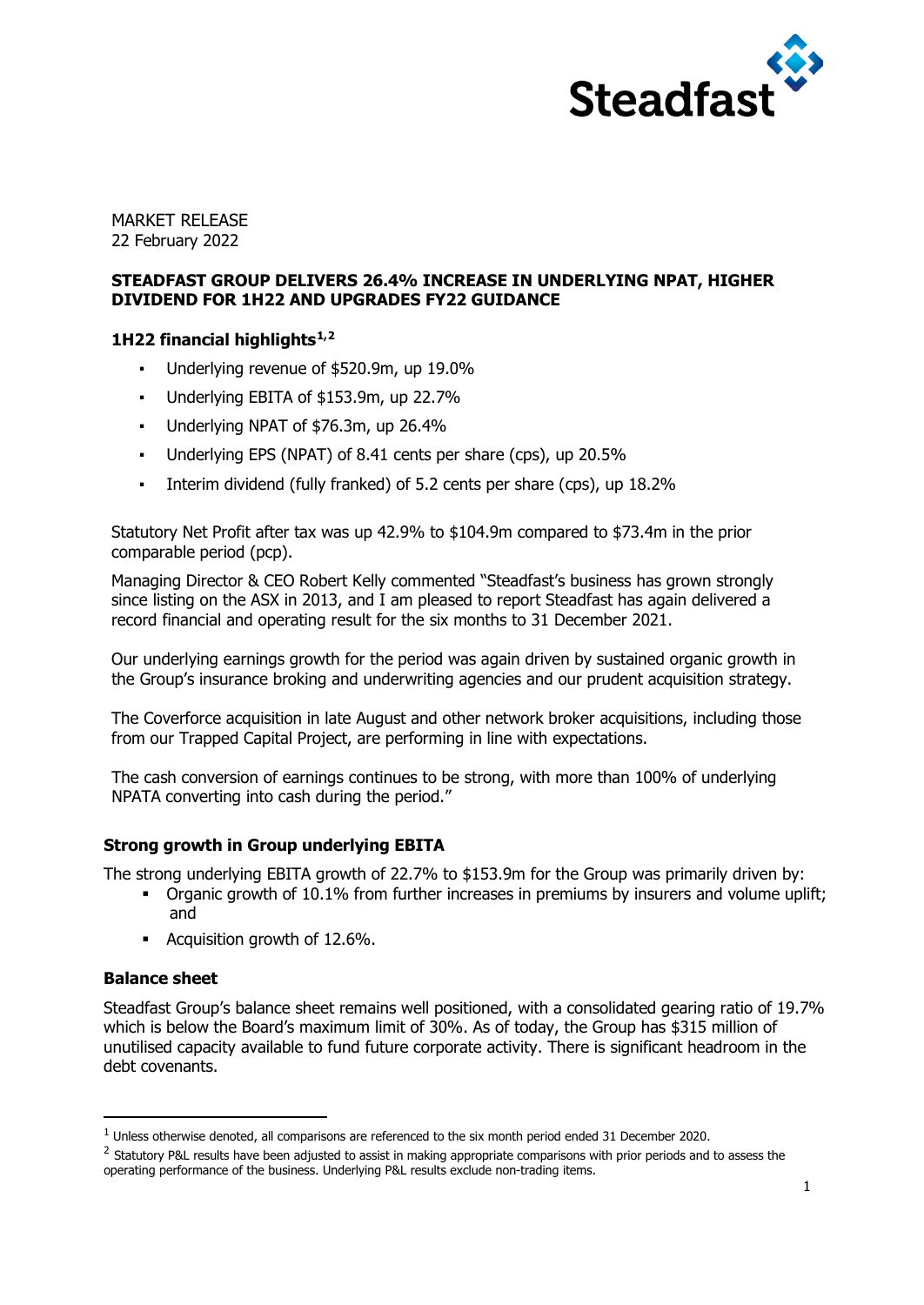

# **Steadfast Network Brokers deliver 15.6% of growth in GWP**

The Steadfast Network delivered gross written premium (GWP) of \$5.2 billion in 1H22, growth of 15.6%. Brokers continued to benefit from the hardening market and solid volume growth.

The Group's equity owned brokers delivered underlying EBITA growth of 16.0% that was driven by strong organic growth and further network broker acquisitions.

### **Steadfast Underwriting Agencies deliver 16.3% growth in GWP**

Steadfast Underwriting Agencies continue to perform strongly with sustained organic growth generating a GWP uplift of 16.3% and EBITA growth of 21.5%. The results benefited from higher premium pricing from strategic partners and market share gains.

### **Interim dividend up 18.2%**

The Board has declared a fully franked interim dividend of 5.2 cents per share (cps), up from 4.4 cps (+18.2%) in 1H21. FY22 target dividend payout ratio is between 65% and 85% of underlying NPAT.

The final dividend dates are as follows:

- Ex-dividend date of 28 February 2022
- Record date of 1 March 2022
- Dividend Reinvestment Plan (DRP) record date of 2 March 2022
- Payment date of 23 March 2022

The interim dividend is eligible for Steadfast Group's DRP at no discount. For more information on the interim dividend and the DRP, please refer to Steadfast Group's Appendix 3A.1: Notification of dividend, lodged with the ASX on 22 February 2022 and also available on the investor website.

# **FY22 guidance upgrade**

Given the strong start to FY22 the Group has upgraded guidance range to:

|                                      | Upgraded FY22 Guidance Range <sup>2</sup> |
|--------------------------------------|-------------------------------------------|
| Underlying EBITA                     | \$330 million - \$340 million             |
| Underlying NPAT                      | \$163 million - \$170 million             |
| Underlying diluted EPS (NPAT) growth | $12.5\% - 17.5\%$                         |

Key assumptions include:

- Strategic partners continue moderate premium price increases
- Total acquisition EBITA targets being achieved
- Organic growth expected to exceed original guidance
- Further technology spend envisaged in 2H22
- No negative consequences from Covid